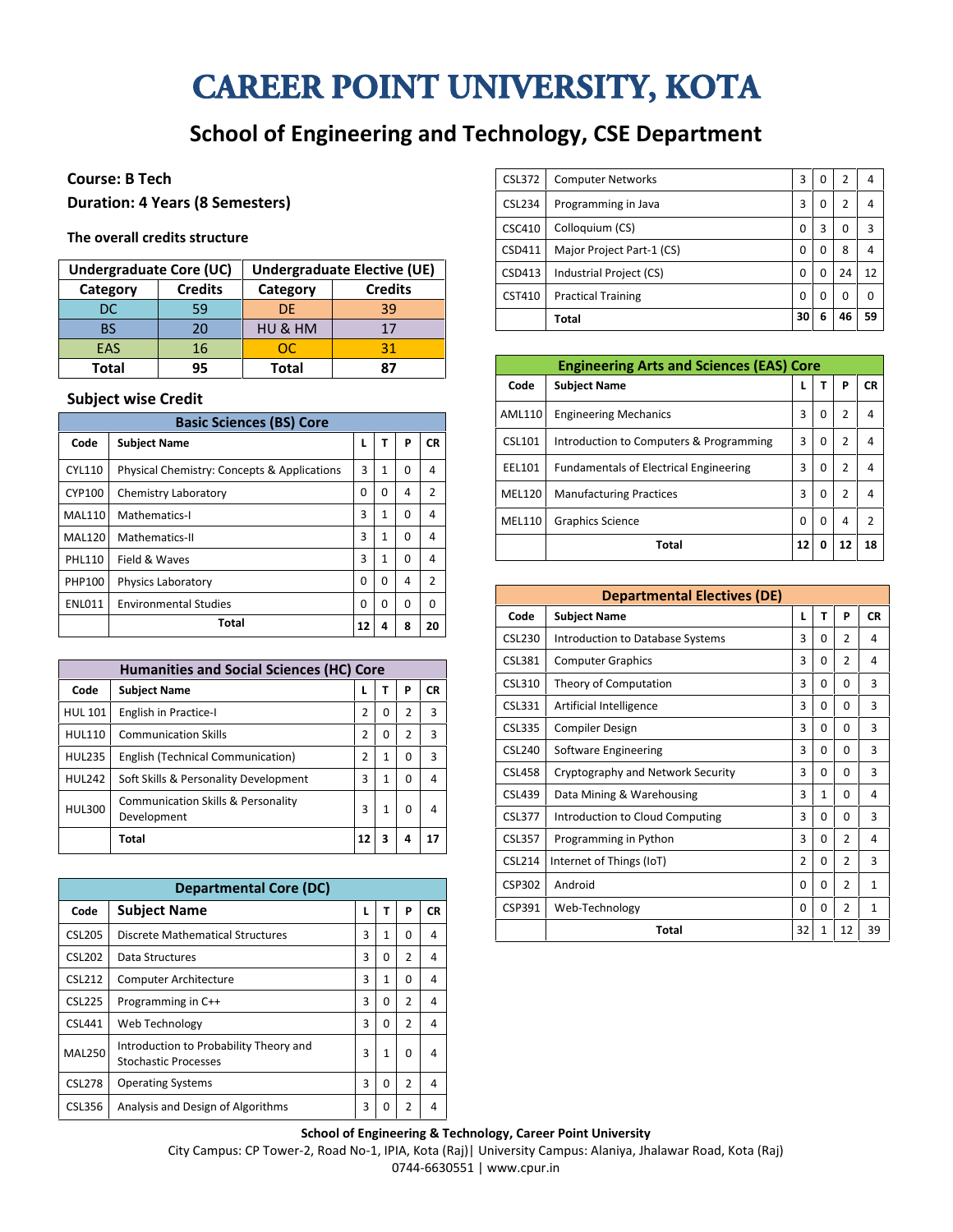| <b>Open Course (OC)</b> |                                                      |    |              |              |           |  |  |
|-------------------------|------------------------------------------------------|----|--------------|--------------|-----------|--|--|
| Code                    | Name                                                 | L  | т            | P            | <b>CR</b> |  |  |
| <b>CSL229</b>           | <b>Object Oriented Programming</b>                   | 3  | 0            | $\Omega$     | 3         |  |  |
| CSL313                  | Database Management System                           | 3  | $\Omega$     | 0            | 3         |  |  |
| CSL314                  | Introduction to Operating system                     | 3  | $\mathbf{1}$ | 0            | 4         |  |  |
| CSL341                  | Introduction to Software Engineering                 | 3  | $\Omega$     | $\Omega$     | 3         |  |  |
| CSL376                  | Introduction to Computer Networks                    | 3  | 1            | $\Omega$     | 4         |  |  |
| <b>CSL438</b>           | Introduction to Artificial Intelligence              | 3  | $\Omega$     | $\Omega$     | 3         |  |  |
| <b>CSL435</b>           | Java Programming                                     | 3  | 1            | $\Omega$     | 4         |  |  |
| <b>CSL459</b>           | Introduction to Cryptography and Network<br>Security | 3  | 0            | <sup>0</sup> | ξ         |  |  |
| <b>CSL831</b>           | Introduction to Data Mining & Warehousing            | 3  | 1            | $\Omega$     | 4         |  |  |
|                         | Total                                                | 27 | 4            | 0            | 31        |  |  |

| <b>Abbreviations</b>                         |                                              |  |  |  |  |  |
|----------------------------------------------|----------------------------------------------|--|--|--|--|--|
| L: No of Lecture per week                    | <b>LC:</b> Theory Papers per Semester        |  |  |  |  |  |
| <b>T:</b> No of Tutorial per week            | <b>CR:</b> Credit per Subject                |  |  |  |  |  |
| <b>P:</b> No of Practical per week           | <b>DC:</b> Departmental Core                 |  |  |  |  |  |
| <b>DE:</b> Departmental Elective             | <b>DCL:</b> Departmental Clinical            |  |  |  |  |  |
| <b>OC:</b> Open Course                       | <b>BS:</b> Basic Sciences                    |  |  |  |  |  |
| <b>HC:</b> Humanities and Social<br>Sciences | <b>EAS:</b> Engineering Arts and<br>Sciences |  |  |  |  |  |